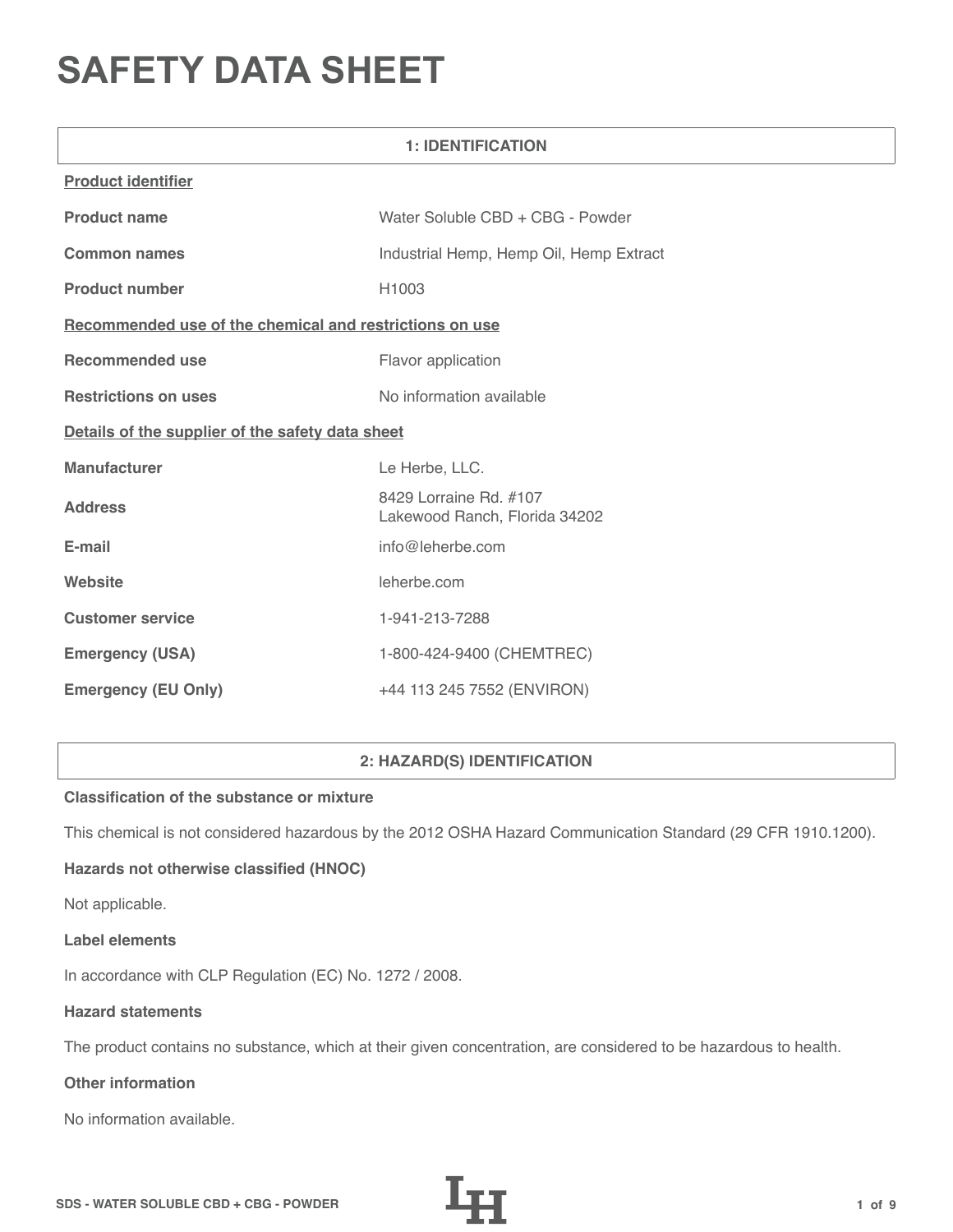# **3: COMPOSITION / INFORMATION ON INGREDIENTS**

**Substance**

| <b>CHEMICAL NAME</b> | $CAS \#$   | EC#       | <b>TRADE SECRET</b> |
|----------------------|------------|-----------|---------------------|
| Hemp oil, ext.       | 89958-21-4 | 289-644-3 | ÷                   |

\*Exact percentage (concentration) of composition has been withheld as a trade secret.

|                                                                            | <b>4: FIRST AID MEASURES</b>                                                                                            |  |
|----------------------------------------------------------------------------|-------------------------------------------------------------------------------------------------------------------------|--|
| <b>Description of first aid measures</b>                                   |                                                                                                                         |  |
| <b>Inhalation</b>                                                          | Move to fresh air.                                                                                                      |  |
| Eye contact                                                                | Rinse thoroughly with plenty of water for at least 15 minutes, lifting lower<br>and upper eyelids. Consult a physician. |  |
| <b>Skin contact</b>                                                        | Wash skin with soap and water.                                                                                          |  |
| Ingestion                                                                  | Clean mouth with water and drink afterwards plenty of water.                                                            |  |
| Most important symptoms and effects, both acute and delayed                |                                                                                                                         |  |
| <b>Symptoms</b>                                                            | No information available.                                                                                               |  |
| Indication of any immediate medical attention and special treatment needed |                                                                                                                         |  |
| <b>Note to physicians</b>                                                  | Treat symptomatically.                                                                                                  |  |

|                                                    | <b>5: FIRE FIGHTING MEASURES</b>                                                                                                      |
|----------------------------------------------------|---------------------------------------------------------------------------------------------------------------------------------------|
| Suitable extinguishing media                       | Use extinguishing measures that are appropriate to local circumstances<br>and the surrounding environment.                            |
| Large fire                                         | Use of water spray when fighting fire may be inefficient.                                                                             |
| Unsuitable extinguishing media                     | Do not scatter spilled material with high pressure water streams.                                                                     |
| Specific hazards arising from the<br>chemical      | No information available.                                                                                                             |
| <b>Hazardous combustion products</b>               | Carbon dioxide (CO2).                                                                                                                 |
| <b>Explosion data</b>                              |                                                                                                                                       |
| Sensitivity to mechanical impact                   | None                                                                                                                                  |
| Sensitivity to static discharge                    | None                                                                                                                                  |
| Special protective equipment for fire-<br>fighters | Firefighters should wear self-contained breathing apparatus and full<br>firefighting turnout gear. Use personal protection equipment. |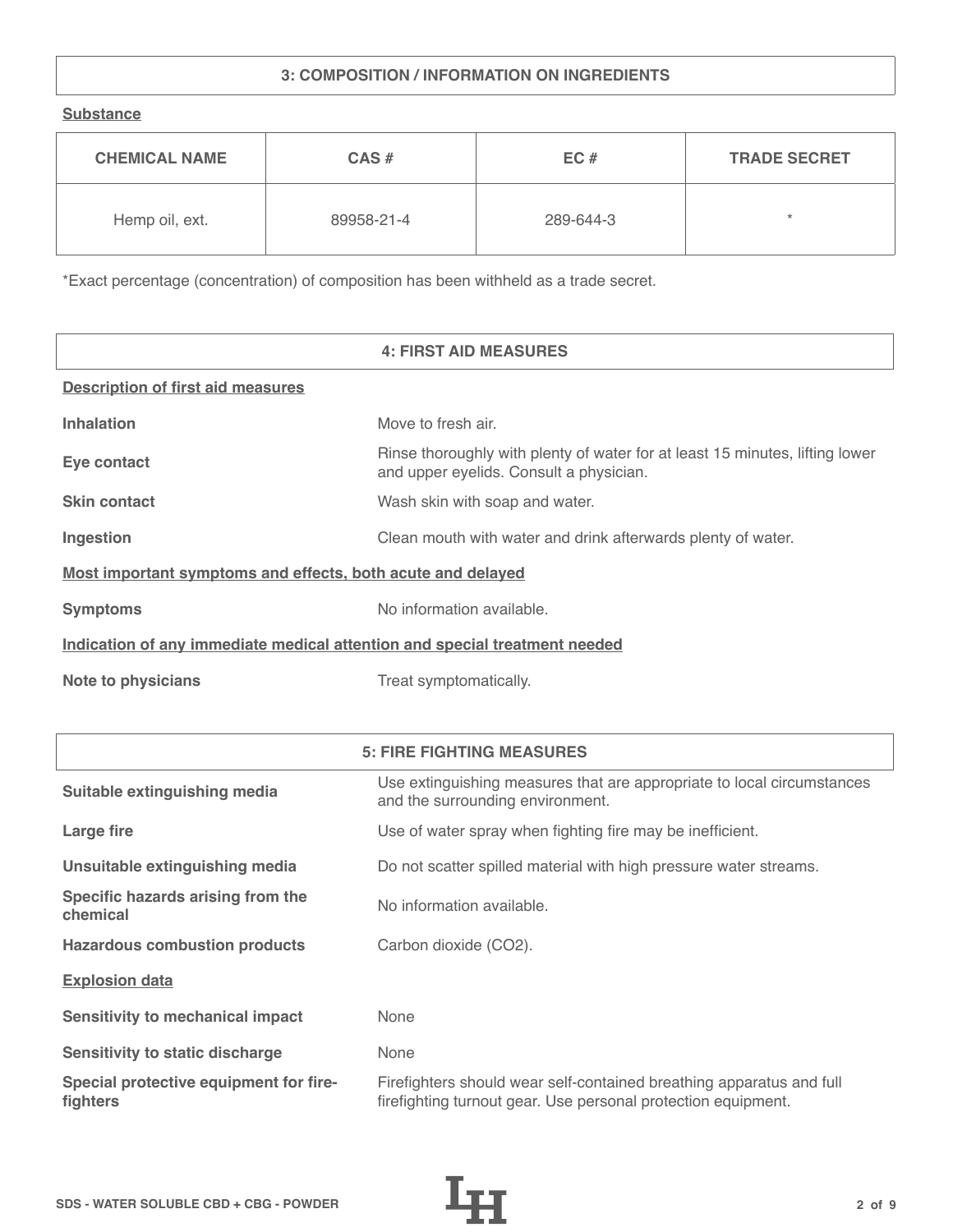#### **6: ACCIDENTAL RELEASE MEASURES**

| Personal precautions, protective equipment and emergency procedures |  |  |  |
|---------------------------------------------------------------------|--|--|--|
|                                                                     |  |  |  |

**Personal precautions** Ensure adequate ventilation.

# **Methods and material for containment and cleaning up**

| <b>Methods for containment</b> | Prevent further leakage or spillage if safe to do so. |
|--------------------------------|-------------------------------------------------------|
|                                |                                                       |

**Methods for cleaning up Pick up and transfer to properly labeled containers.** 

# **7: HANDLING AND STORAGE**

### **Precautions for safe handling**

Advice on safe handling **Handle in accordance with good industrial hygiene and safety practice.** 

## **Conditions for safe storage, including any incompatibilities**

**Storage conditions** Keep container tightly closed in a dark, dry and well-ventilated area.

## **8: EXPOSURE CONTROLS / PERSONAL PROTECTION**

#### **Control parameters**

| The following ingredients are the only ingredients of the product above<br>the cut-off level (or level that contributes to the hazard classification of the<br>mixture) which have an exposure limit applicable in the region for which<br>this safety data sheet is intended or other recommended limit. At this time,<br>the other relevant constituents have no known exposure limits from the<br>sources listed here. |  |  |  |
|---------------------------------------------------------------------------------------------------------------------------------------------------------------------------------------------------------------------------------------------------------------------------------------------------------------------------------------------------------------------------------------------------------------------------|--|--|--|
|                                                                                                                                                                                                                                                                                                                                                                                                                           |  |  |  |
| <b>Showers</b>                                                                                                                                                                                                                                                                                                                                                                                                            |  |  |  |
| Eyewash stations                                                                                                                                                                                                                                                                                                                                                                                                          |  |  |  |
| Ventilation systems                                                                                                                                                                                                                                                                                                                                                                                                       |  |  |  |
| Individual protection measures, such as personal protective equipment                                                                                                                                                                                                                                                                                                                                                     |  |  |  |
| No special protective equipment required.                                                                                                                                                                                                                                                                                                                                                                                 |  |  |  |
| No special protective equipment required.                                                                                                                                                                                                                                                                                                                                                                                 |  |  |  |
| No protective equipment is needed under normal use conditions. If<br>exposure limits are exceeded or irritation is experienced, ventilation and<br>evacuation may be required.                                                                                                                                                                                                                                            |  |  |  |
| Handle in accordance with good industrial hygiene and safety practice.                                                                                                                                                                                                                                                                                                                                                    |  |  |  |
|                                                                                                                                                                                                                                                                                                                                                                                                                           |  |  |  |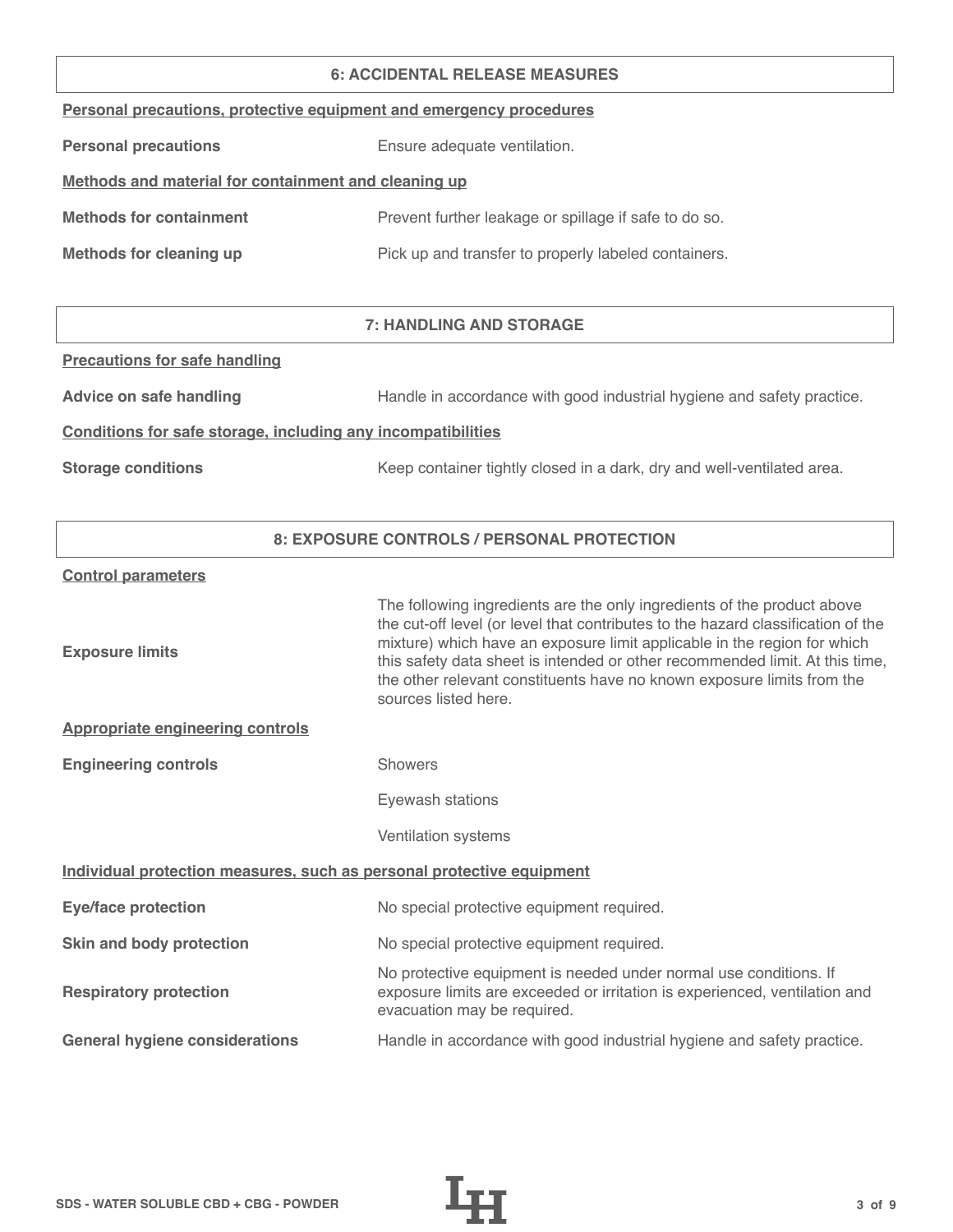## **9: PHYSICAL AND CHEMICAL PROPERTIES**

### **Information on basic physical and chemical properties**

| Powder                                |
|---------------------------------------|
| White to off white                    |
| Odorless                              |
| Solid                                 |
| $4.5 - 6.5$                           |
| No data available.                    |
| No data available.                    |
| No data available.                    |
| No data available.                    |
| No data available.                    |
| No data available.                    |
| No data available.                    |
| No data available.                    |
| No data available.                    |
| No data available.                    |
| No data available.                    |
| No data available.                    |
| Soluble in water. Soluble in ethanol. |
| No data available.                    |
| No data available.                    |
| No data available.                    |
|                                       |

# **10: STABILITY AND REACTIVITY**

| <b>Reactivity</b>                         | No information available.                                                |
|-------------------------------------------|--------------------------------------------------------------------------|
| <b>Chemical stability</b>                 | Stable under normal conditions.                                          |
| <b>Possibility of hazardous reactions</b> | None under normal processing.                                            |
| <b>Conditions to avoid</b>                | Keep away from artificial light, sunlight, high heat, and high humidity. |
| Incompatible materials                    | Strong oxidizing agents.                                                 |
| <b>Hazardous decomposition products</b>   | None known based on information supplied.                                |

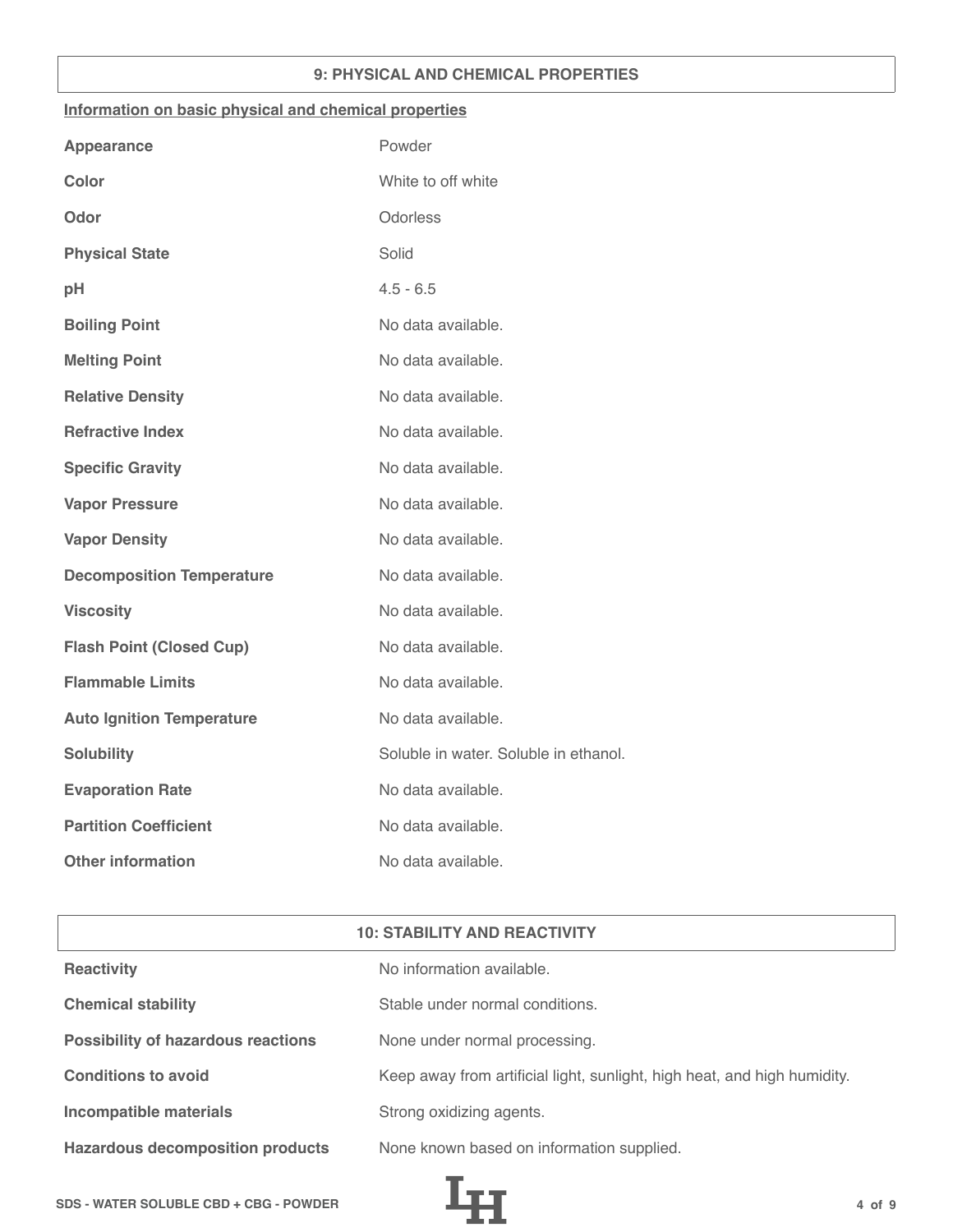## **11: TOXICOLOGICAL INFORMATION**

| Information on likely routes of exposure                                     |                                                                                            |
|------------------------------------------------------------------------------|--------------------------------------------------------------------------------------------|
| <b>Inhalation</b>                                                            | Specific test data for the substance or mixture is not available.                          |
| Eye contact                                                                  | Specific test data for the substance or mixture is not available.                          |
| <b>Skin contact</b>                                                          | Specific test data for the substance or mixture is not available.                          |
| Ingestion                                                                    | Specific test data for the substance or mixture is not available.                          |
| Symptoms related to the physical, chemical and toxicological characteristics |                                                                                            |
| <b>Symptoms</b>                                                              | No information available.                                                                  |
| <b>Acute toxicity</b>                                                        |                                                                                            |
| <b>Numerical measures of toxicity</b>                                        | No information available                                                                   |
|                                                                              | Delayed and immediate effects as well as chronic effects from short and long-term exposure |
| <b>Skin corrosion/irritation</b>                                             | No information available.                                                                  |
| Serious eye damage/eye irritation                                            | No information available.                                                                  |
| <b>Respiratory or skin sensitization</b>                                     | No information available.                                                                  |
| <b>Germ cell mutagenicity</b>                                                | No information available.                                                                  |
| <b>Reproductive toxicity</b>                                                 | No information available.                                                                  |
| <b>STOT - single exposure</b>                                                | No information available.                                                                  |
| <b>STOT - repeated exposure</b>                                              | No information available.                                                                  |
| <b>Aspiration hazard</b>                                                     | No information available.                                                                  |
| <b>Other adverse effects</b>                                                 | No information available.                                                                  |
| <b>Interactive effects</b>                                                   | No information available.                                                                  |

## **12: ECOLOGICAL INFORMATION**

### **Ecotoxicity**

This overall composition has not been tested. Hemp oil is not classified as being acutely or chronically toxic to aquatic life. This product does not contain citrus as a byproduct of the distillation process, which are classified as being very toxic to the aquatic environment. However, due to the physical properties of this product (density and volatility) it will not remain in the environment for an extended period of time.

| <b>Persistence and biodegradability</b> | Inherently biodegradable.                                                                                          |
|-----------------------------------------|--------------------------------------------------------------------------------------------------------------------|
| <b>Bioaccumulative potential</b>        | Bioaccumulation is unlikely.                                                                                       |
| <b>Mobility in soil</b>                 | Expected to volatilize from soil or water to the air and oxidize to carbon<br>dioxide in the presence of sunlight. |
| <b>PBT &amp; vPvB assessment</b>        | No information available.                                                                                          |
| Other adverse effect                    | No information available.                                                                                          |
|                                         |                                                                                                                    |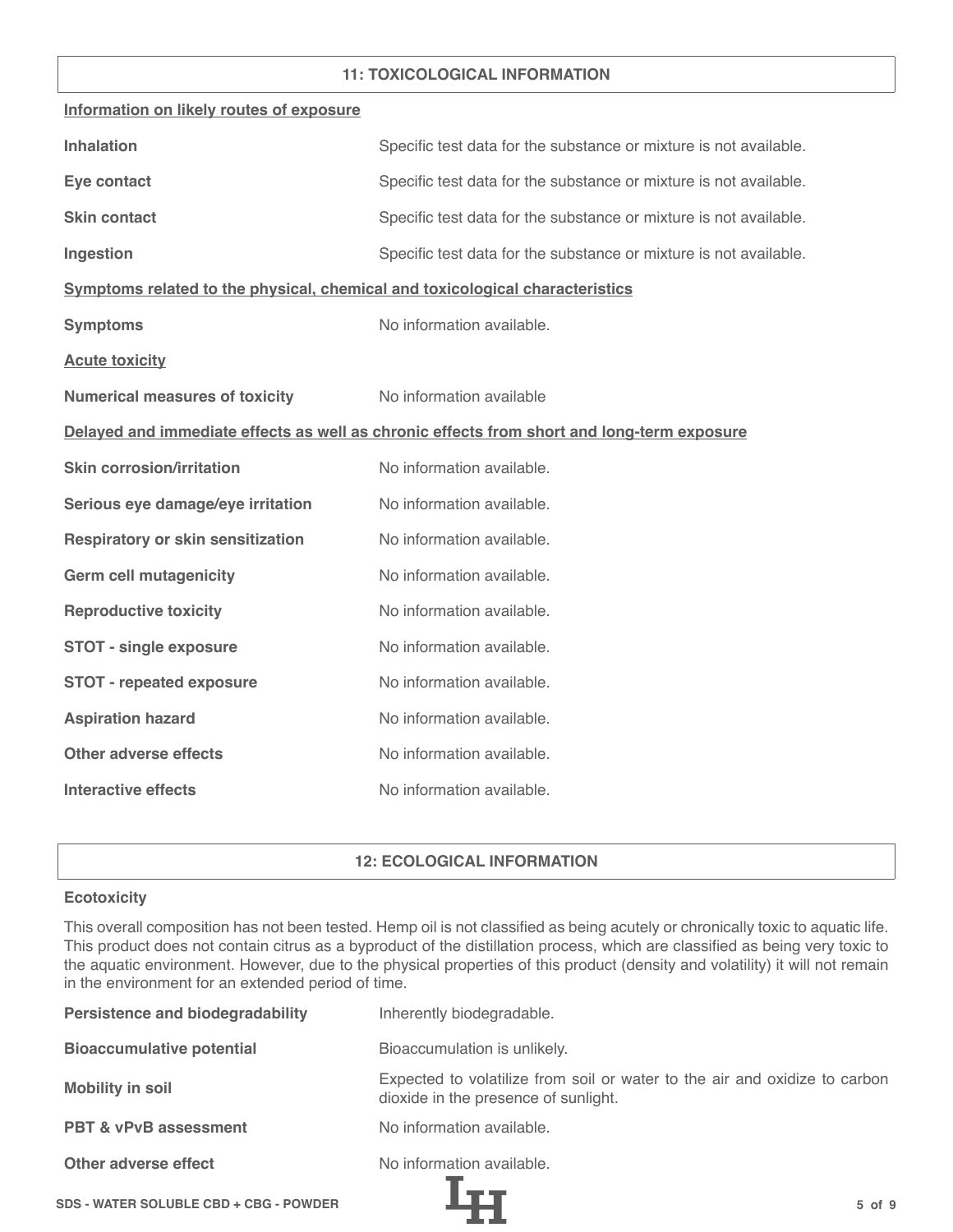## **13: DISPOSAL CONSIDERATIONS**

#### **Waste treatment methods**

| Waste from residues/unused products | Dispose of in accordance with local regulations. Dispose of waste in |
|-------------------------------------|----------------------------------------------------------------------|
|                                     | accordance with environmental legislation.                           |
|                                     |                                                                      |

**Contaminated packaging The Contaminated packaging Containers.** 

# **14: TRANSPORT INFORMATION**

| <b>DOT</b>  | Not regulated. |
|-------------|----------------|
| <b>TDG</b>  | Not regulated. |
| <b>MEX</b>  | Not regulated. |
| ICAO (air)  | Not regulated. |
| <b>IATA</b> | Not regulated. |
| <b>IMDG</b> | Not regulated. |
| <b>RID</b>  | Not regulated. |
| <b>ADR</b>  | Not regulated. |
| <b>ADN</b>  | Not regulated. |

## **15. REGULATORY INFORMATION**

#### **International inventories**

| <b>TSCA</b>     | No information available. |
|-----------------|---------------------------|
| <b>DSL/NDSL</b> | No information available. |
| <b>EINECS</b>   | No information available. |
| <b>ENCS</b>     | No information available. |
| <b>IECSC</b>    | No information available. |
| <b>KECL</b>     | No information available. |
| <b>PICCS</b>    | No information available. |
| <b>AICS</b>     | No information available. |

#### **U.S. Federal Regulations**

#### **2018 Farm Bill - Enacted**

"The term 'hemp' means the plant Cannabis sativa L. and any part of that plant, including the seeds thereof and all derivatives, extracts, cannabinoids, isomers, acids, salts, and salts of isomers, whether growing or not, with a delta-9 tetrahydrocannabinol concentration of not more than 0.3 percent on a dry weight basis."

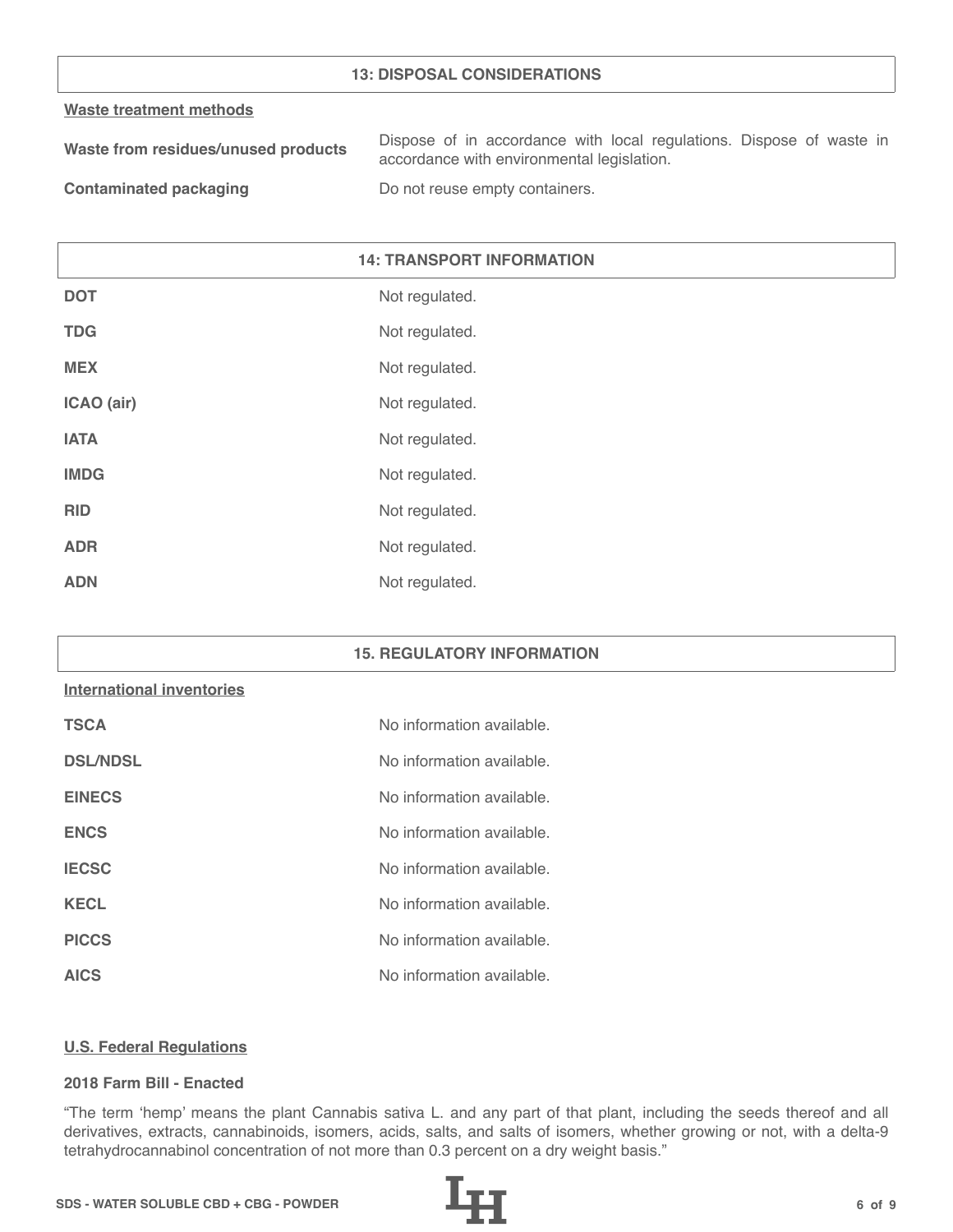## **SEC. 10114. Interstate Commerce**

(a) RULE OF CONSTRUCTION. - Nothing in this title or an amendment made by this title prohibits the interstate commerce of hemp (as defined in section 297A of the Agricultural Marketing Act of 1946 (as added by section 10113)) or hemp products.

(b) TRANSPORTATION OF HEMP AND HEMP PRODUCTS. - No State or Indian Tribe shall prohibit the transportation or shipment of hemp or hemp products produced in accordance with subtitle G of the Agricultural Marketing Act of 1946 (as added by section 10113) through the State or the territory of the Indian Tribe, as applicable.

# **CERCLA/SARA**

| CERCLA - Hazardous Substances and their<br>Reportable Quantities | None. |  |
|------------------------------------------------------------------|-------|--|
| Section 302 Extremely Hazardous<br>Substances and TPOs           | None. |  |
| Section 302 Extremely Hazardous<br>Substances and ROs            | None. |  |
| Section 313 - Chemical Category                                  | None. |  |
| Section 313 - Reporting de minimis                               | None. |  |
| <b>EPA Label Information</b>                                     |       |  |
|                                                                  |       |  |

| Pesticide registration number | Not applicable. |
|-------------------------------|-----------------|
|-------------------------------|-----------------|

#### **U.S. State Regulations**

| <b>Florida</b>  |          |
|-----------------|----------|
| <b>Statutes</b> | 581.217  |
| Rule            | 5K-4.034 |

#### **California Prop. 65**

# **Chemicals known to the State of California to cause cancer**

This product does not contain a chemical requiring a warning under California Prop. 65.

#### **Chemicals known to the State of California to cause reproductive toxicity**

This product does not contain a chemical requiring a warning under California Prop. 65.

| Carcinogen                          | Not listed. |
|-------------------------------------|-------------|
| Developmental Toxicity              | Not listed. |
| Male Reproductive Toxicity          | Not listed. |
| <b>Female Reproductive Toxicity</b> | Not listed. |

## **U.S. State Right-to-Know Regulations**

This product does not contain any substances regulated under applicable state right-to-know regulations.

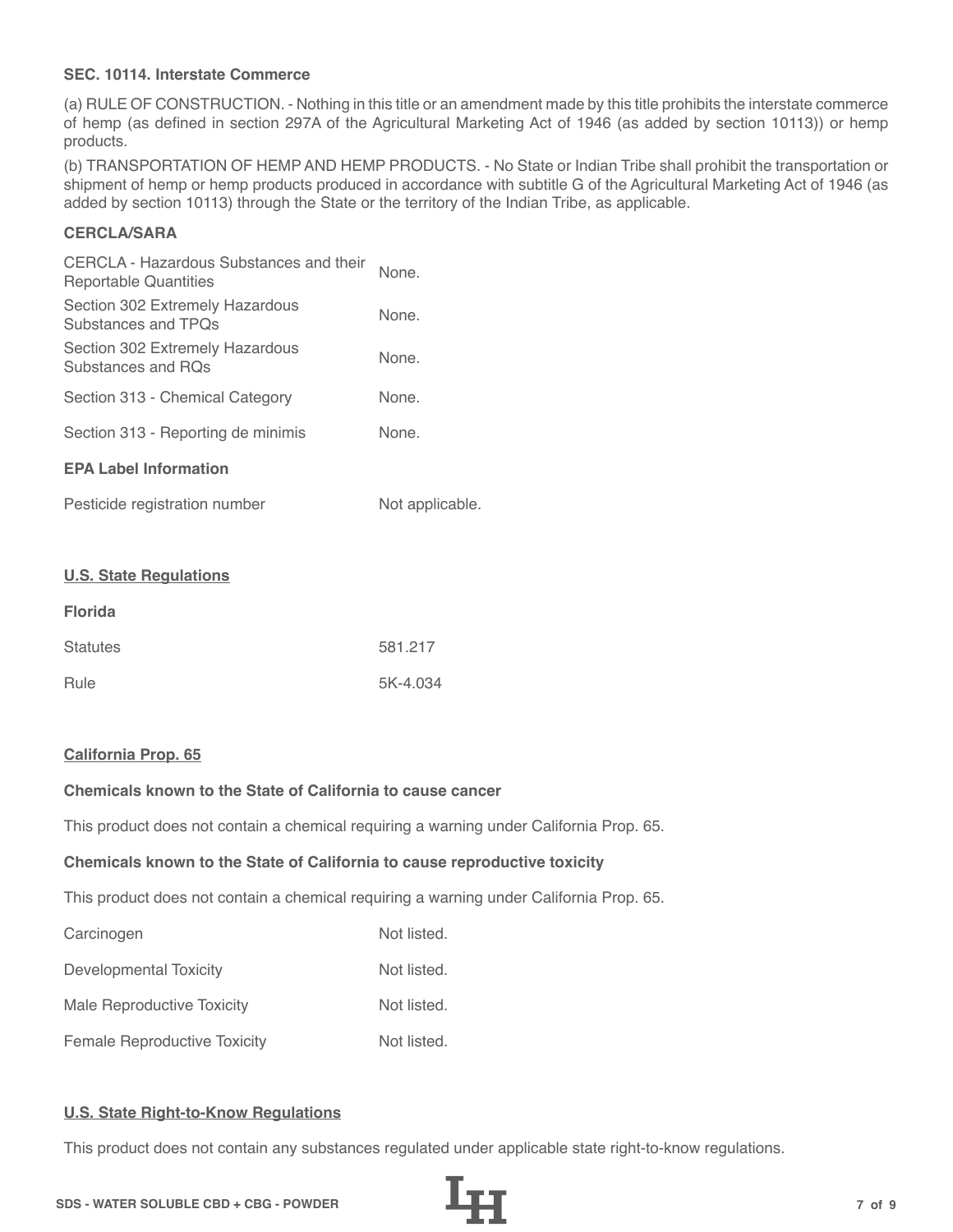## **16: OTHER INFORMATION**

| Key or legend to abbreviations and acronyms used in the safety data sheet |                                                                                        |  |
|---------------------------------------------------------------------------|----------------------------------------------------------------------------------------|--|
| <b>ACGIH</b>                                                              | American Conference of Governmental Industrial Hygienists                              |  |
| <b>ADR</b>                                                                | European Agreement concerning the International Carriage of Dangerous<br>Goods by Road |  |
| <b>AIHA</b>                                                               | American Industrial Hygiene Association                                                |  |
| <b>CAS</b>                                                                | <b>Chemical Abstracts Service</b>                                                      |  |
| <b>CFR</b>                                                                | United States Code of Federal Regulations                                              |  |
| <b>DOT</b>                                                                | United States Department of Transportation                                             |  |
| <b>DSL/NDSL</b>                                                           | Canadian Domestic Substances List/Non-Domestic Substances List                         |  |
| <b>ECHA</b>                                                               | European Chemicals Agency                                                              |  |
| <b>EINECS</b>                                                             | European Inventory of Existing Chemical Substances                                     |  |
| <b>ENCS</b>                                                               | Japan Existing and New Chemical Substances                                             |  |
| <b>FDA</b>                                                                | United States Food and Drug Administration                                             |  |
| <b>GHS</b>                                                                | Globally Harmonized System of Classification and Labeling of Chemicals                 |  |
| <b>GRAS</b>                                                               | Generally Recognized as Safe                                                           |  |
| <b>IARC</b>                                                               | International Agency for Research on Cancer                                            |  |
| <b>ICAO</b>                                                               | International Civil Aviation Organization                                              |  |
| <b>IECSC</b>                                                              | China Inventory of Existing Chemical Substances                                        |  |
| <b>IMDG</b>                                                               | International Maritime Code for Dangerous Goods                                        |  |
| <b>KECL</b>                                                               | Korean Existing and Evaluated Chemical Substances                                      |  |
| <b>NFPA</b>                                                               | <b>National Fire Protection Association</b>                                            |  |
| <b>NIOSH</b>                                                              | United States National Institute for Occupational Safety and Health                    |  |
| <b>NTP</b>                                                                | United States National Toxicology Program                                              |  |
| <b>OSHA</b>                                                               | United States Occupational Health and Safety Administration                            |  |
| <b>PICCS</b>                                                              | Philippines Inventory of Chemicals and Chemical Substances                             |  |
| <b>RID</b>                                                                | Regulations Concerning the International Transport of Dangerous Goods<br>by Rail       |  |
| <b>TWA</b>                                                                | <b>Time Weighted Average</b>                                                           |  |
| <b>TSCA</b>                                                               | United States Toxic Substances Control Act Section 8(b) Inventory                      |  |